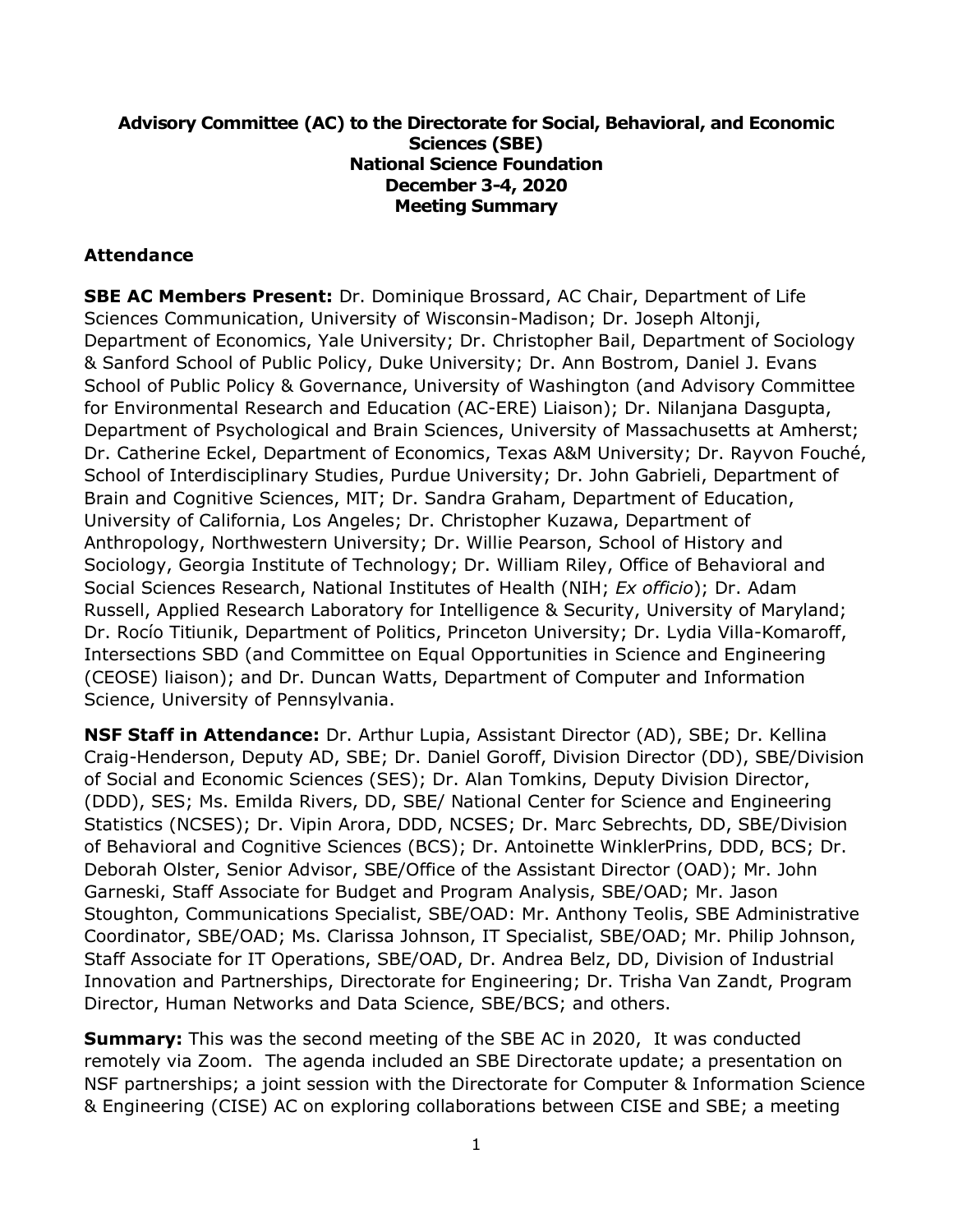with NSF leadership; the report from the SBE Office of Multidisciplinary Activities Committee of Visitors; a discussion about the Federal Data Strategy; a session on COVID-19-Related Research in the SBE Sciences; presentation of new SBE Funding Opportunities; and updates on the activities of the AC-ERE and CEOSE.

### **Welcome, Introductions, Review of Draft Summary from Spring 2020 SBE AC meeting, and Agenda Preview (Dr. Dominique Brossard, SBE AC Chair)**

Dr. Brossard welcomed everyone and had AC members and SBE senior staff introduce themselves. The AC voted to accept the summary of the spring 2020 AC meeting, and Dr. Brossard previewed the current meeting agenda.

## **SBE Update (Dr. Arthur Lupia, AD, SBE; Dr. Kellina Craig-Henderson, Deputy AD, SBE)**

Dr. Lupia introduced Dr. Adam Russell, the SBE AC's newest member, and updated the AC on SBE's "Empower People" strategy, which includes the world class data collection efforts of NCSES; programs that create opportunity; and activities to improve innovation.

SBE Deputy AD Dr. Craig-Henderson provided an update on NSF's Broadening Participation activities. These include the **Science of Broadening Participation**, the **SBE** [Postdoctoral](https://www.nsf.gov/funding/pgm_summ.jsp?pims_id=504810) Research Fellowship program's Broadening Participation Track, [BPInnovate,](https://www.nsf.gov/pubs/2021/nsf21023/nsf21023.jsp) the biennial [Women, Minorities, and Persons with Disabilities](https://ncses.nsf.gov/pubs/nsf19304/) report produced by NCSES in collaboration with the National Science Board (NSB), and [Build and Broaden 2.0.:](https://www.nsf.gov/funding/pgm_summ.jsp?pims_id=505864) [Enhancing Social, Behavioral and Economic Science](https://www.nsf.gov/funding/pgm_summ.jsp?pims_id=505864) Research and Capacity at Minority-[Serving Institutions.](https://www.nsf.gov/funding/pgm_summ.jsp?pims_id=505864)

## **Partnerships (Dr. Andrea Belz, DD, Division of Industrial Innovation and Partnerships, Directorate for Engineering)**

Dr. Belz described the strategy and activities of the Division of Industrial Innovation and Partnerships (IIP), including the NSF [Industry-University Cooperative Research Centers](https://iucrc.nsf.gov/)  [\(IUCRC\),](https://iucrc.nsf.gov/) Non-Academic Research Internships for Graduate Students [\(INTERN\)](https://www.nsf.gov/INTERN) supplements, the [Innovative Post-doctoral Entrepreneurial Research Fellowship,](https://iperf.asee.org/) the [National GEM Consortium \(GEM\)](https://www.nsf.gov/cgi-bin/good-bye?https://www.gemfellowship.org/i4/) Inclusion in Innovation Initiative, and the [Partnerships](https://www.nsf.gov/eng/iip/pfi/index.jsp)  [for Innovation \(PFI\).](https://www.nsf.gov/eng/iip/pfi/index.jsp)

Following the presentation, the SBE AC members split off into breakout groups to consider SBE partnerships. Upon reconvening, the AC discussed partnering with foundations, NIH, and local- and regional-level entities; improving communications about NSF's partnership opportunities; overcoming barriers to partnering with social media companies; formation of AC Subcommittees to advise SBE on partnership development; and building evaluation into partnership activities.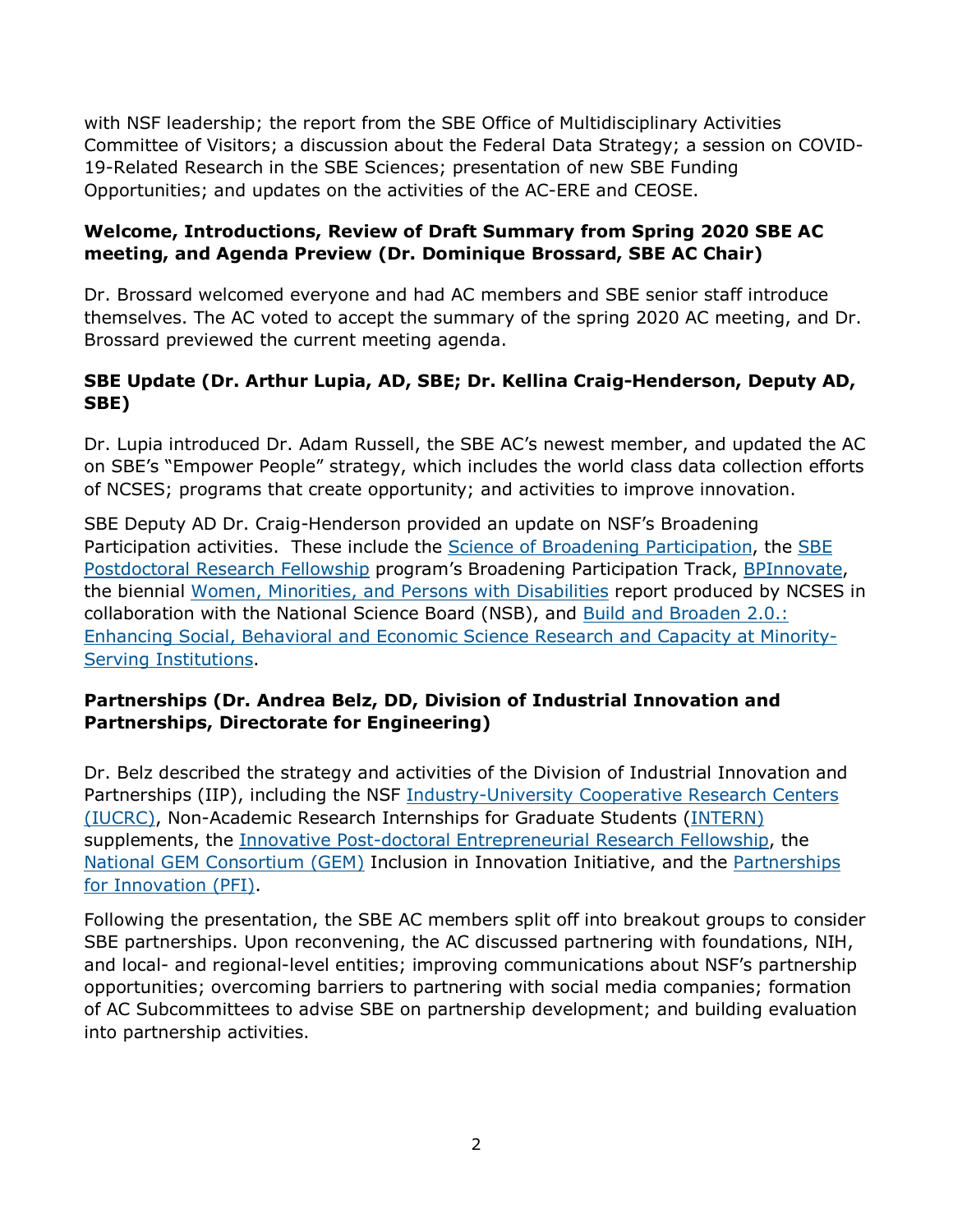### **Collaborations between SBE and CISE (Drs. Duncan Watts, SBE AC member; Dr. Beth Mynatt, CISE AC member)**

Drs. Watts and Mynatt reported on the CISE-SBE Virtual Roundtable, *[Harnessing the](https://cps-vo.org/group/CISE-SBE-VR20/program-agenda)  [Computational and Social Sciences to Solve Critical Societal Problems.](https://cps-vo.org/group/CISE-SBE-VR20/program-agenda)* Held in May 2020, the Roundtable's goals were to foster collaborative scientific research in the computational and social-behavioral-economic spheres; underscore the deep interdependence of technological and social systems; and explore ideas to improve collaboration between academia and industry/the public around data, science, and society. Four themes emerged from the Roundtable: the need for more and better data; the need for partnerships; the need to create and sustain multidisciplinary teams; and the need to orient research around real-world problems. Four topics for further development were identified: design of long-term research centers; negotiating partnerships between academia and industry; "Big ideas" for research infrastructure; and reconfiguring graduate training.

The discussion following the presentation surfaced several issues: on-line learning and education; misinformation and disinformation; human elements of software and computer processes design; information technology as a contributor to disparities; and trust and authenticity.

### **Meeting with NSF Leadership (Dr. Sethuraman Panchanathan, Director, NSF; and Dr. F. Fleming Crim, Chief Operating Officer, NSF)**

Dr. Panchanathan presented his strategy for NSF. The strategy rests on three pillars: advancing the frontiers of research into the future; ensuring accessibility and inclusivity; and securing global leadership. He noted that partnerships and innovation are key to the success of this strategy, as are the SBE sciences -- which permeate everything that happens at NSF -- and translation. The discussion following the presentation touched on industry partnerships, the need for a diverse,  $21<sup>st</sup>$ -century workforce, and the alignment of the NSF Director's strategy with the CISE-SBE Roundtable efforts discussed earlier in the day.

#### **SBE Office of Multidisciplinary Activities Committee of Visitors (SMA COV; Dr. Sandra Graham, COV Chair; Dr. Kellina Craig-Henderson, Deputy AD, SBE)**

Dr. Graham presented the report from the SMA COV that met in July 2020. The COV was overall very positive about the programs, and noted that the SMA staff were conscientious, hard-working, and committed to the goals of SBE.

The COV made 10 general recommendations for improvement. Regarding the panel review process, the COV recommended that SBE undertake a systematic and rigorous analysis of procedures used by the panels to determine what works and what needs improvement; and to capitalize on the expertise of Resource Implementation of Data Intensive Research in the SBE Sciences (RIDIR) and the former Science of Science and Innovation Policy (SciSIP) programs to create a data infrastructure to track program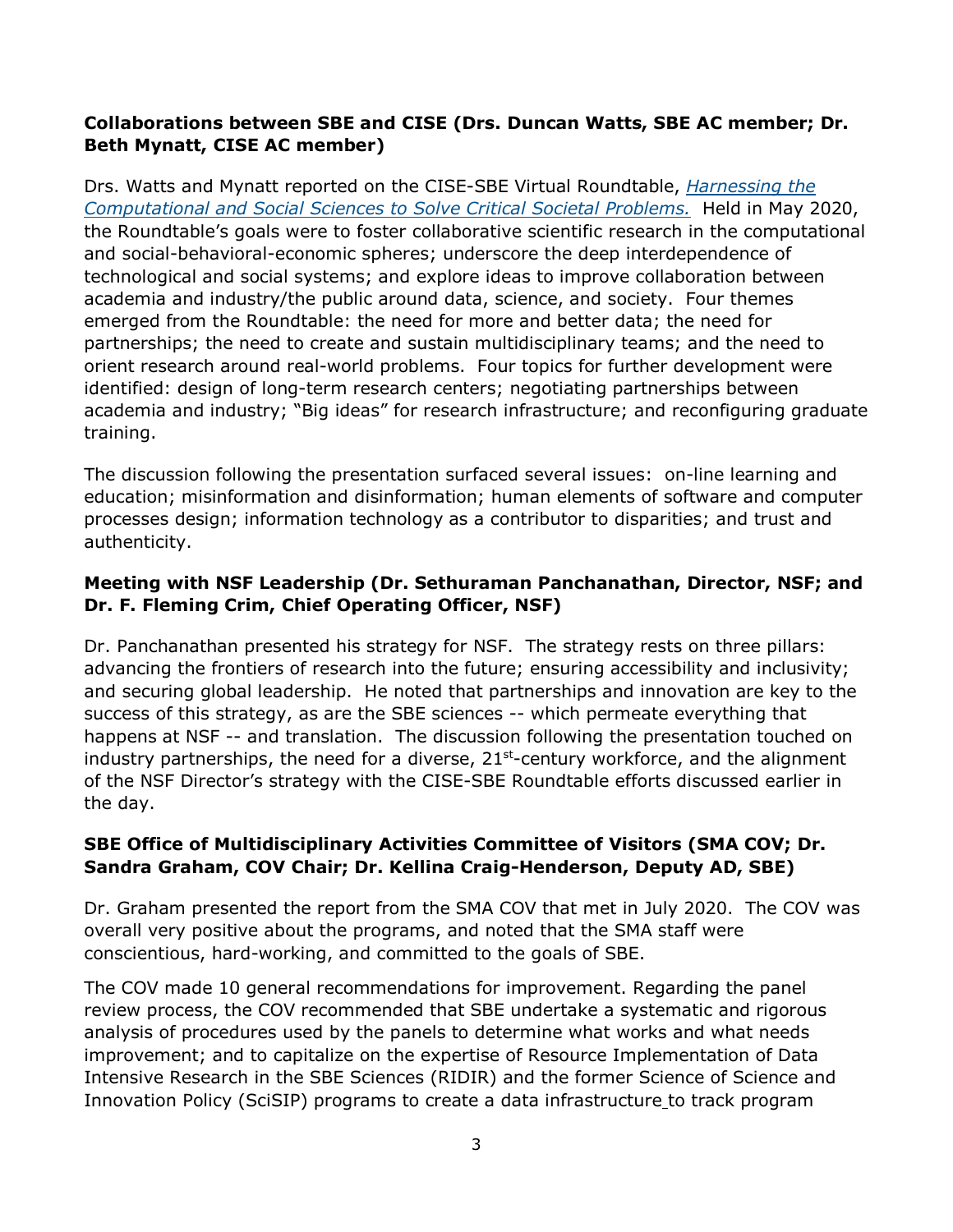outcomes over time. The COV recommended better training of reviewers; implementation of calibration exercises during panels; systematic analysis of triaged proposals; and attention to workload issues across panels and compensation models. The COV recommended that SBE develop more innovative ways to increase the willingness of applicants and reviewers to report critical demographic information; make a greater effort to nurture collaborations with members of underrepresented groups; and more systematically study potential bias in proposal review. Finally, the COV recommended that SBE take work toward staffing every SMA program with a dedicated permanent program officer and a rotator.

Dr. Craig-Henderson thanked the SMA COV and presented the SBE response to the COV report. She indicated that SMA would analyze the panel review process and track program outcomes over time; analyze the triage process; encourage program directors to analyze panelists' assignments and the quality of their reviews; ensure that reviewers and panelists take advantage of reviewer training resources; and encourage program officers to conduct calibration exercises at the start of panel deliberations. She indicated that SMA would discuss advocating for changes in NSF policy regarding the collection of demographic information and that SMA could support research aimed at better understanding whether and how proposal review is influenced by knowledge of Principal Investigator (PI) demographic characteristics. She also described plans for greater outreach around broadening participation activities. Regarding SMA management, Dr. Craig-Henderson indicated that SBE would ensure that each program is fully staffed based on the workload demands for the programs with an appropriate balance between permanent and rotating program officers.

Following both presentations and discussion, the SBE AC voted to approve the [SMA COV](https://www.nsf.gov/od/oia/activities/cov/sbe/2020/2020_SMA_COV_Report-508.pdf)  [report](https://www.nsf.gov/od/oia/activities/cov/sbe/2020/2020_SMA_COV_Report-508.pdf) and the [SBE response.](https://nsf-my.sharepoint.com/personal/7321509891_nsf_gov/Documents/SBE%20AC/Spring%202021%20AC%20Meeting/Response%20to%20COV%20Report)

# **Federal Data Strategy (Dr. Daniel Goroff, DD, SES; Ms. Emilda Rivers, DD, NCSES)**

Dr. Goroff reviewed the Evidence-Based Policymaking Commission and its recommendations, which led to the development of a [Federal Data Strategy Action Plan.](https://strategy.data.gov/action-plan) He then provided examples of how Federal data could be used to address questions about science policy such as, "What is the effect of the organization and priorities of science funders on the rate, direction, and productivity of a) scientific discovery for deepening knowledge; b) economic activity for enhancing prosperity; and c) inclusive practices for broadening participation?"

Ms. Rivers continued the presentation, introducing [Research.Data.Gov,](https://nsf-my.sharepoint.com/personal/7321509891_nsf_gov/Documents/SBE%20AC/Spring%202021%20AC%20Meeting/ResearchData.Gov) a one-stop application portal for restricted data for federal statistics, and described NCSES's role in promoting "America's Data Hub", a proposed entity that would improve our ability to acquire, access and combine data. The Data Hub's activities would result in a modernized data infrastructure, increased innovation, and expanded partnerships.

Following the presentations, the SBE AC members split off into breakout groups for more focused discussion of the Federal Data Strategy. The discussion that ensued when the AC reconvened focused on how to: define productivity in the current age of different research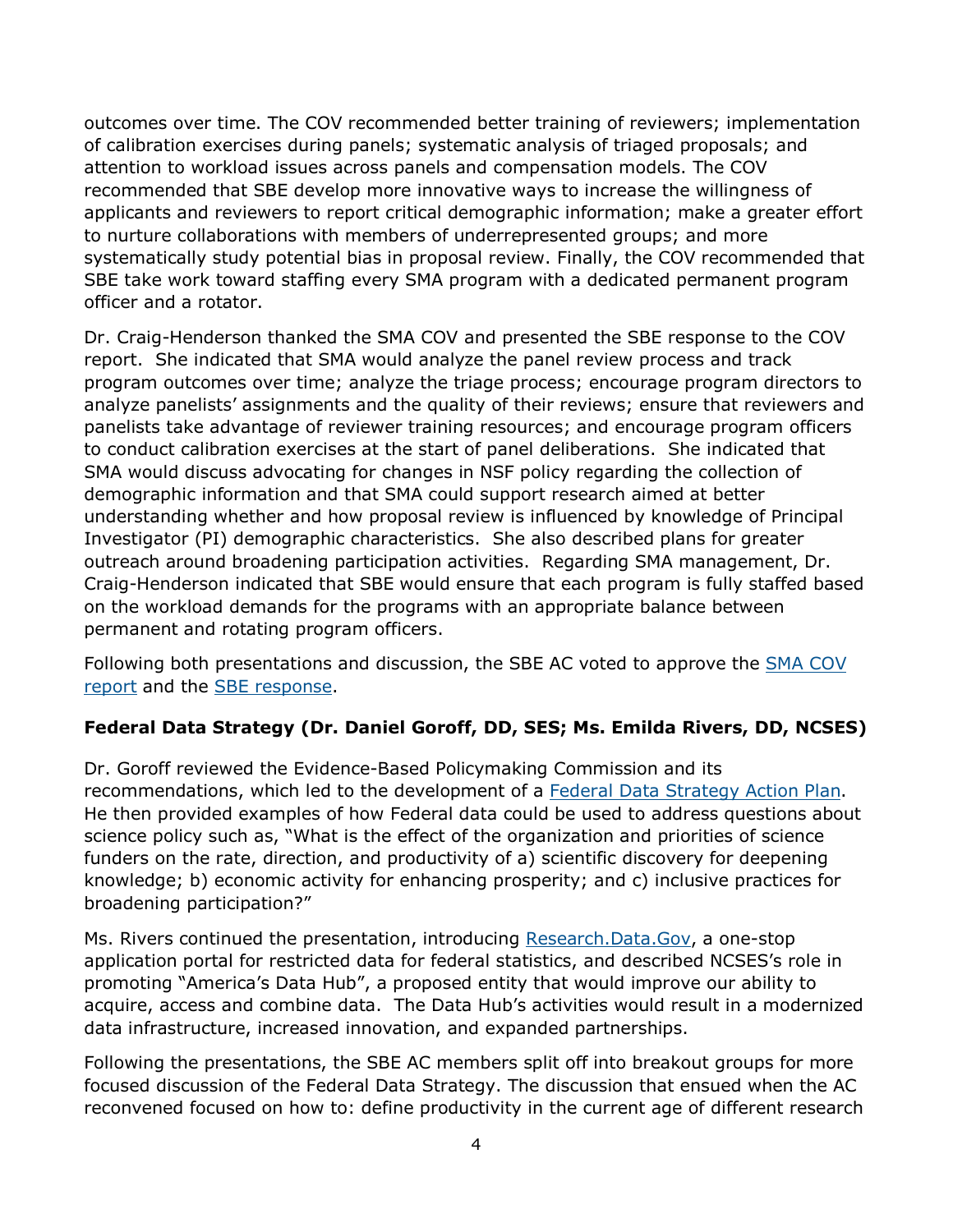outputs; measure research impact and return on investment; track trajectories of students from different communities; detect unconscious bias in research agency decision-making; and assess the efficiency of scientific discovery.

### **COVID-19-Related Research in the SBE Sciences (Mr. Jason Stoughton, SBE Communications Specialist; Drs. Catherine Eckel and William Riley, SBE AC members; Dr. Dominique Brossard, SBE AC chair)**

Mr. Stoughton presented data on NSF funded research related to the COVID-19 pandemic and provided examples of SBE-funded RAPID awards. Dr. Eckel presented preliminary results from her RAPID award project, [The Impact of COVID-19 on Norms, Risk-taking,](https://www.nsf.gov/awardsearch/showAward?AWD_ID=2027548&HistoricalAwards=false)  [Information, and Trust.](https://www.nsf.gov/awardsearch/showAward?AWD_ID=2027548&HistoricalAwards=false) The project is fielding surveys to assess, for example, whether compliance/precautionary behavior is affected by trust in institutions, economic preferences, and/or social norms. Results so far indicate that high trust in liberal institutions predicts higher levels of compliance behavior, and the reverse for conservative institutions; and that high levels of generalized trust and risk aversion are also associated with higher compliance with recommendations for cautionary behavior.

Dr. Brossard introduced the National Academies of Science, Engineering and Medicine [Societal Experts Action Network](https://www.nationalacademies.org/our-work/societal-experts-action-network) (SEAN) that links decision makers with SBE researchers who provide evidence-based guidance that supports local, state, and federal policies and responses related to COVID-19**.** Funded by NSF/SBE and the Sloan Foundation, SEAN has issued a COVID-19 Data Guide for Decision-Making and Rapid Expert Consultations on encouraging COVID-19 protective behaviors and cooperation with COVID-19 contact tracing. SEAN is now exploring student behavior and COVID-19 testing, confidence in COVID-19 vaccines, and other topics.

Dr. Riley discussed COVID-19-related activities in the behavioral and social sciences at the National Institutes of Health. These include [funding opportunities,](https://obssr.od.nih.gov/research-support/funding-announcements/) a [COVID-19 Survey](https://obssr.od.nih.gov/covid-19-specific-survey-items-now-available-on-phenx-and-the-nih-disaster-research-response-dr2-platforms/)  [Item Repository](https://obssr.od.nih.gov/covid-19-specific-survey-items-now-available-on-phenx-and-the-nih-disaster-research-response-dr2-platforms/) and other research tools, the [Rapid Acceleration of Diagnostics \(RADx\)](https://grants.nih.gov/grants/guide/notice-files/NOT-OD-20-112.html)  [Underserved Populations program](https://grants.nih.gov/grants/guide/notice-files/NOT-OD-20-112.html) to assess and expand COVID-19 testing for underserved communities, and other activities.

# **CEOSE Update (Dr. Lydia Villa-Komaroff, SBE AC member and CEOSE Liaison)**

Dr. Villa-Komaroff updated the SBE on [CEOSE](https://www.nsf.gov/od/oia/activities/ceose/index.jsp) activities, including the Committee's biennial reports. CEOSE plans to focus next on three themes aimed at "making visible the invisible": Leadership (2019-2020); Understanding Intersectionality (2021-2022); and Recognition of Under-Under-Represented Groups (2023-2024). At its October 2020 meeting CEOSE met with members of the National Science Board and discussed the Board's [Vision 2030](https://www.nsf.gov/nsb/NSBActivities/vision-2030.jsp) activities. That meeting also included a visit with the NSF Director, a joint session with the AC for the Directorate for Biological Sciences, presentation of the *[Women, Minorities and Persons with Disabilities in Science and Engineering Digest](https://ncses.nsf.gov/pubs/nsf19304/digest)*, and a discussion of Community Engagement: American Indian and Alaska Native Communities.